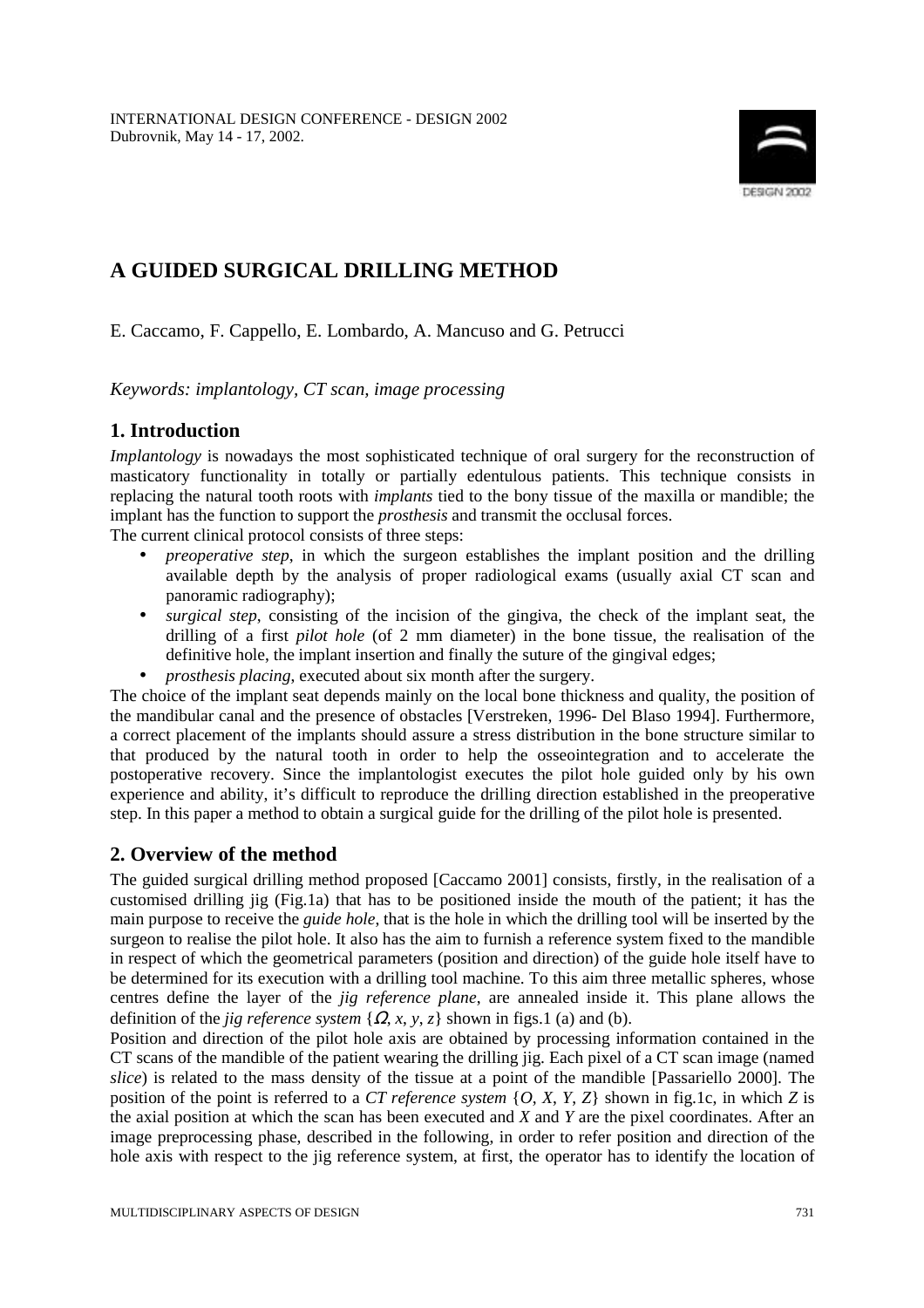the centres of the reference spheres in the CT slices by an interactive procedure (fig.2). After this procedure, the software evaluates the parameters for the coordinate transformation from the CT reference frame to the jig one.



**Figure 1. a) The drilling jig, b) jig reference system, c) CT reference system, d) Machine tool axes**

The determination of the axis of the implant seat is provided also by an interactive procedure (fig.3): the operator selects the point in a slice  $(I$  point in Fig. 3); the system shows the sagittal and the coronal views of the mandible at the selected point and permits to the operator to trace the direction in both. At this stage the drilling location and direction parameters in the jig reference system are automatically evaluated.

In order to drill the guide hole on the jig, a final elaboration is needed: the parameters obtained in the jig reference system have to be converted in translations and rotations to impose to the support of the drilling tool machine (*drilling parameters*) to realise the hole (fig.1d). Usually 2 translations and 2 rotations are needed to execute the guide hole.

The evaluation of the drilling parameters depends on the characteristics of the support and the position of the jig on it. In this work a tool machine allowing 2 translations has been used and a prototypal support allowing 2 rotations has been realised (fig. 4). It is positioned on the machine as in fig.5a. The drilling parameters for such a configuration are automatically evaluated by the software.

Furthermore, by elaborating the CT scan images, a 3D reconstruction of the mandible is obtained. The practical application of the method consists of the following steps:

- realization of the drilling jig,
- CT scan of the patient's mandible while he is wearing the iig.
- processing of the radiological images for the determination of the implant location and the drilling parameters,
- execution of the guiding hole on the jig by a drilling machine,
- execution of the pilot hole in the mandible by means of the drilling jig.

# **3. Preprocessing**

The CT images are codified in standard DICOM files and have a quantisation of 16 bit. The grey level of the pixels are related to the mass density of the tissue contained in the corresponding volume element in an axial sections according to the Hounsfield Unit scale (HU). The grey levels corresponding to the bone tissue and the teeth are in the range  $50 \div 2000$  HU [Passariello 2000].

The program decodifies the DICOM files, extracts the image matrices and store them in an ipermatrix, each element of which is a *voxel*, whose values are expressed in HU. Other information extracted are slice thickness and the pixel dimensions.

Since the Windows environment supports only 8 bit monochromatic images (having 256 grey levels), a compression of the grey scale values of the slices has to be performed in order to correctly visualise them [Gonzalez 1992]. It has been observed that in some cases, in particular in the presence of metal inside the patient's oral cavity, the CT scans are affected by *artefacts*, in the form of saturation of the grey levels in the image. The analysis of the histograms of the images [Gonzalez 1992] has shown that, in many cases, a constant intensity is summed to the whole image and a simple translation of the histogram of the image restores the right relationship between grey levels an HU.

In order to identify the mandibular canal as well as to measure the thickness of the bone, coronal,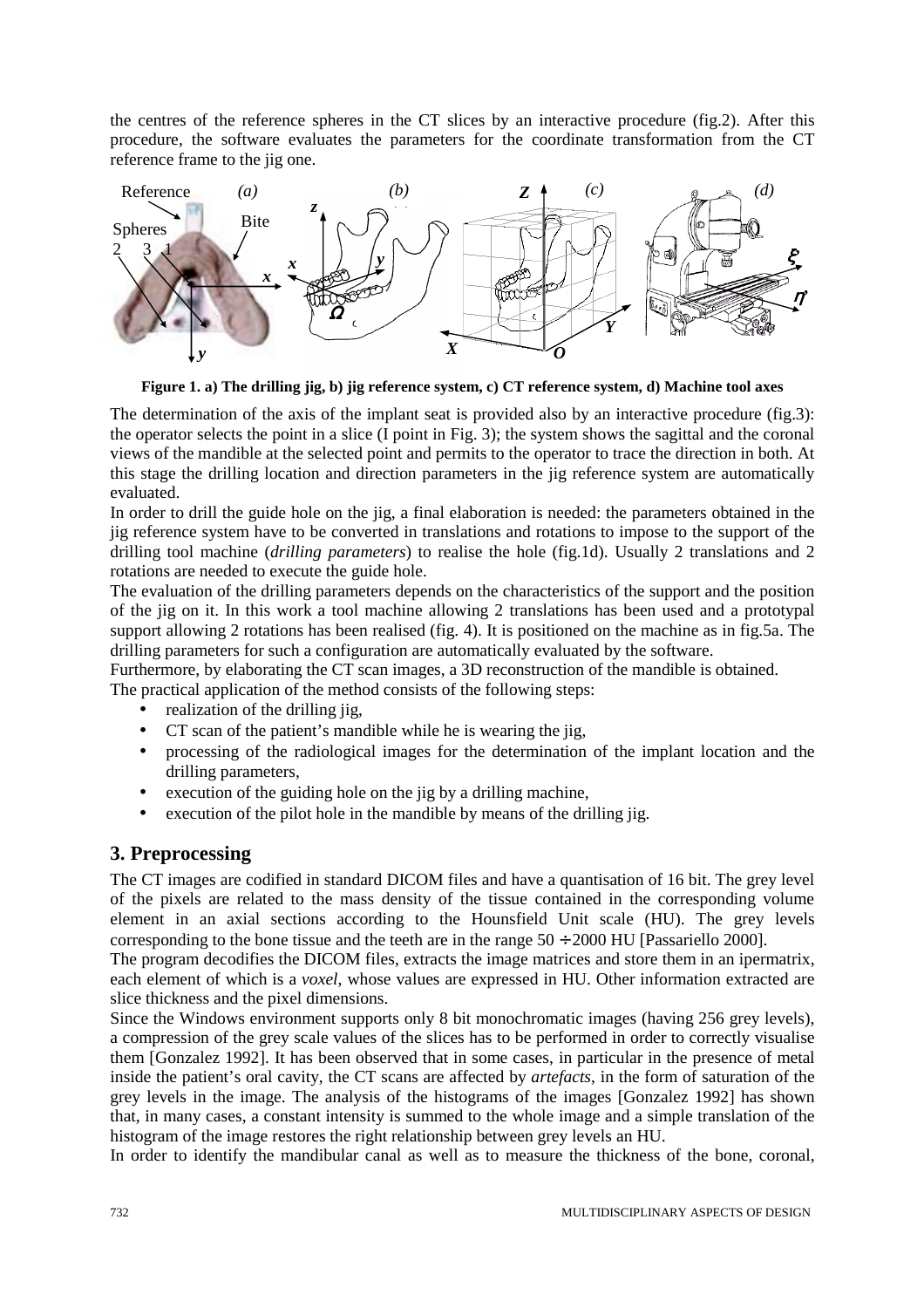sagittal, panoramic and oblique coronal views are needed. To this aim, an algorithm that extracts *multiplanar reformatted images* from the ipermatrix has been properly developed. To enhance the resolution of the reconstructions, a linear interpolation of the pixel values between the slices is performed. Other interactive algorithms allow the measurement of distances and angles on the mandible. [Caccamo 2001]

## **4. Determination of the jig reference system**

The drilling jig consists of two elements: the *reference plate* and the *bite* (fig.1a). The reference plate is a T shaped sheet of Plexiglas, that has the function to support the bite and to allocate the reference elements which are three steel spheres having a diameter of 3 mm. The bite is a resin cast of the patient's dental arches on which the guiding holes have to be drilled. It also allows the anchorage of the jig to the patient's mandible.

The origin Ω of the Cartesian jig reference system is the centre of the sphere n.1, the *x* axis is parallel to the direction of a segment joining the centres of the spheres n.2 and 3 as shown in fig.1a.

To calculate analytically the cosine directors of the axes of the jig reference system with respect to the CT reference system  $\{l_i, m_i, n_i, \text{ with } i = x, y, z\}$  it is firstly necessary to find the coordinates of the centres of the spheres. This is obtained by an interactive procedure (fig. 2) which is divided in the following steps:

- the slice in which the circle obtained from the intersection of the *i*th sphere and the scanning plane has the maximum dimension is selected;
- the centre of the circle is indicated by the mouse on the slice, obtaining the  $X_i$ ,  $Y_i$  coordinates;
- the centre of the circle is again indicated in a coronal view automatically displayed by the software, obtaining the *Zi* coordinate.

The procedure is repeated for each sphere.



**Figure 2. The interactive procedure to locate the position of the centre of the spheres** 

The equation of the jig reference plane can be written in the form  $Z = \alpha X + \beta Y + \gamma$ . The parameters  $\alpha$ ,  $\beta$  and  $\gamma$  can be obtained by solving the following linear system:

$$
\begin{bmatrix} Z_1 \\ Z_2 \\ Z_3 \end{bmatrix} = \begin{bmatrix} X_1 & Y_1 & 1 \\ X_2 & Y_2 & 1 \\ X_3 & Y_3 & 1 \end{bmatrix} \cdot \begin{bmatrix} \alpha \\ \beta \\ \gamma \end{bmatrix}
$$
 (1)

The parameters  $\{l, m, n\}$  respectively for the *x*, *y*, and *z* axes are obtained as follows:

$$
l_x = X_3 - X_2, \qquad m_x = Y_3 - Y_2 \quad , \quad n_x = Z_3 - Z_2 \tag{2-4}
$$

$$
l_{y} = \det \begin{bmatrix} \beta & -1 \\ m_{x} & n_{x} \end{bmatrix} , m_{y} = \det \begin{bmatrix} \alpha & -1 \\ l_{x} & n_{x} \end{bmatrix} , n_{y} = \det \begin{bmatrix} \alpha & \beta \\ l_{x} & m_{x} \end{bmatrix}
$$
 (5-7)

$$
l_z = -\alpha, \qquad m_z = -\beta, \qquad n_z = 1 \tag{8-10}
$$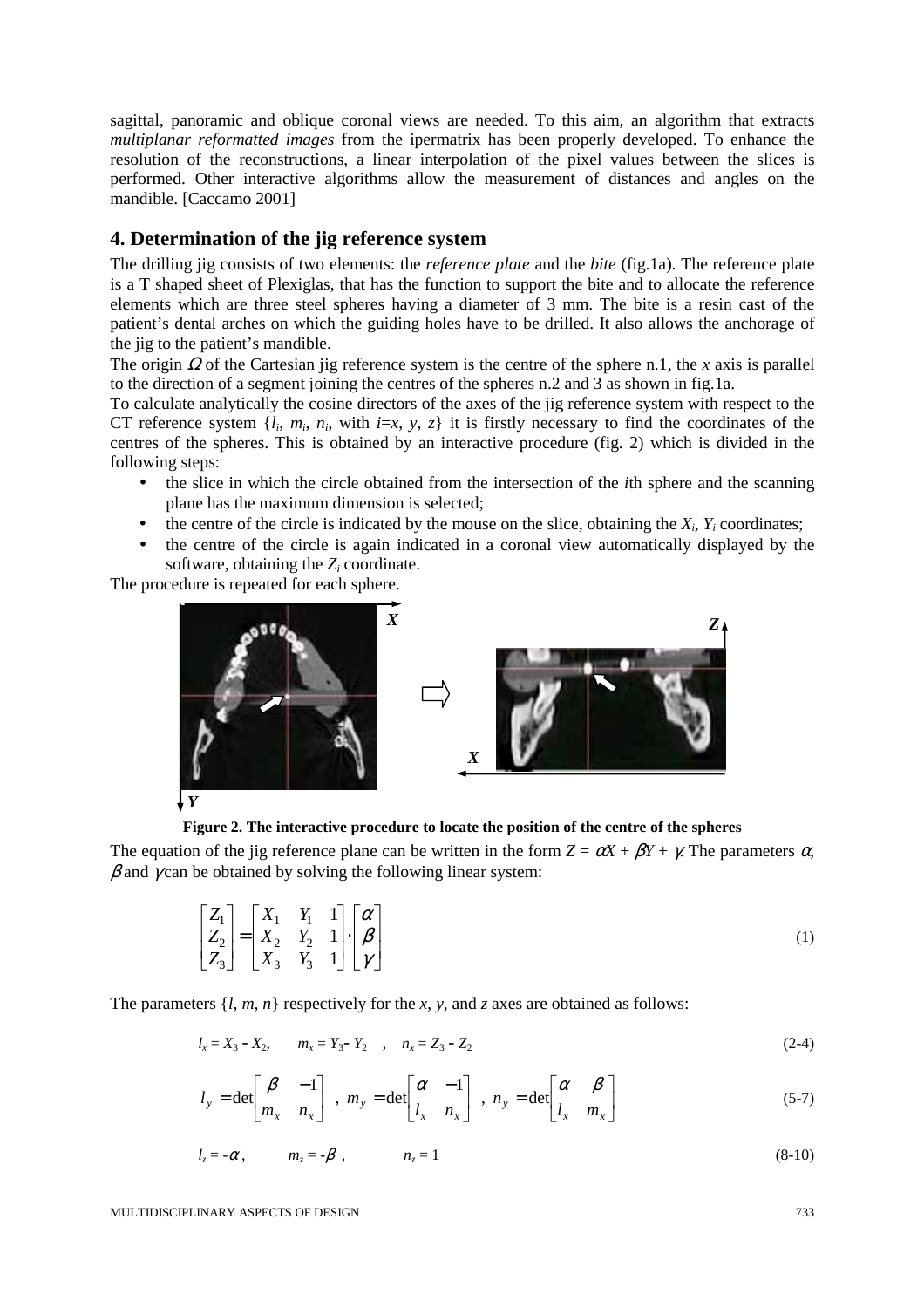Finally, the matrix allowing the conversion of the coordinates from the CT to the jig reference system can be written, with obvious meaning of symbol, as:

$$
\begin{bmatrix} x \\ y \\ z \end{bmatrix} = \begin{bmatrix} \cos(\chi \hat{X})\cos(\chi \hat{Y})\cos(\chi \hat{Z}) \\ \cos(\chi \hat{X})\cos(\chi \hat{Y})\cos(\chi \hat{Z}) \\ \cos(\chi \hat{X})\cos(\chi \hat{Y})\cos(\chi \hat{Z}) \end{bmatrix} \cdot \begin{bmatrix} X - X_{\Omega} \\ Y - Y_{\Omega} \\ Z - Z_{\Omega} \end{bmatrix}
$$
(11)

#### **5. Determination of the implant seat**

In the application of the proposed method the position and the direction of the pilot hole axis are identified by the coordinates of a point and by the angles between the axis itself and one of the reference system axis in the coordinate planes (*position parameters*).



**Figure 3. The interactive procedure to positioning the implant seat** 

In order to determinate the position parameters of the implant seat axis, first a slice of the CT exam is selected, then the point that will be the trace of the implant seat axis (*I* point) is indicated in the slice (fig. 3). The sagittal view (*Y*-*Z* plane) and the coronal view (*X*-*Z* plane) containing the *I* point are automatically shown by the software (fig.3) and the operator traces in each one a segment indicating the direction of the implant seat axis. Then the system evaluates the position parameters of the implant seat axis, that is the line passing at the *I* point and having the given directions, referred to the CT coordinate system.

The position parameters in the jig reference system have been chosen to be the coordinates of the point *P* intersection between the implant axis and the jig reference plane,  $(x_p, y_p, z_p)$ , and the angles between the *z* axis and the projections of the implant seat axis on the *y*-*z* and the *x*-*z* planes respectively ( $\varphi$ <sub>x</sub> and <sup>ϕ</sup>*y*). In order to obtain them, first the coordinates of the *P* point are automatically calculated, then, by applying eq.(11), the coordinates of the *I* and *P* points in the jig reference system are obtained, finally, the angles  $\varphi_x$  and  $\varphi_y$  are evaluated by means of the following relationships:

$$
\varphi_x = atg\left(\frac{y_I - y_P}{z_I - z_P}\right); \qquad \varphi_y = atg\left(\frac{x_I - x_P}{z_I - z_P}\right)
$$
\n(12, 13)

#### **6. Determination of the drilling parameters**

In order to drill the jig, the proper drilling parameters depending on the characteristics of the drilling system have to be determined. In the preliminary experimental testing a prototypal support having two axes of rotation (named  $\xi$  and  $\eta$ ) has been realised (fig.4). The jig is anchored to the support by 2 cubes made of wood, shaped to guarantee that the axes of rotation of the support have the same directions of the *x* and *y* axes and that their intersection coincides with point Ω. The support is fixed on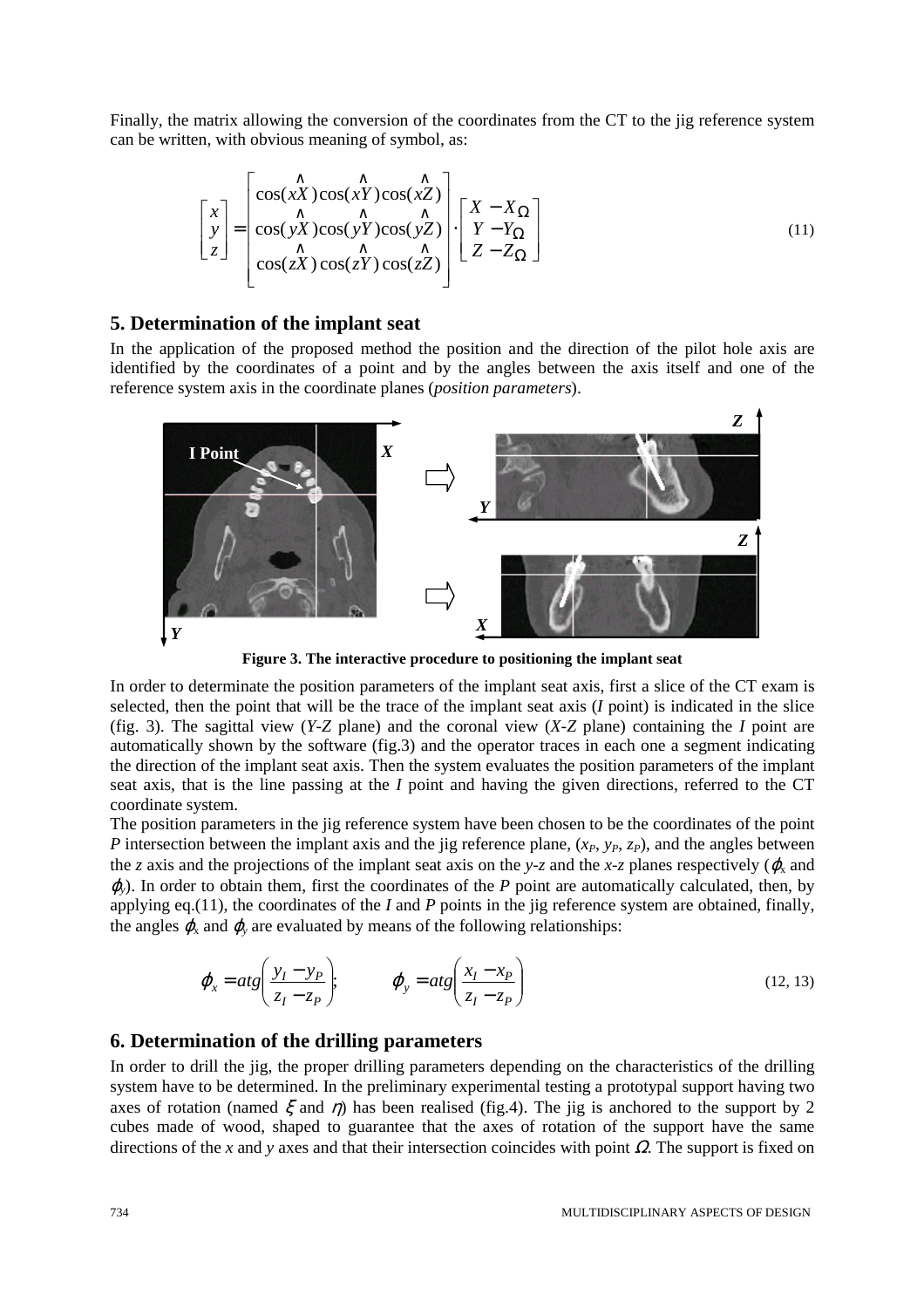the table of the machine tool in such a way that the  $\xi$  and  $\eta$  axes are respectively parallel to the  $\xi'$  and  $\eta'$  axis of the guide bearing axes of the machine tool and lie in the same vertical planes as shown in fig.4.



**Figure 4. The reference systems in the support** 

In order to drill the bite, 2 rotations around the  $\xi$  and  $\eta$  axes ( $\varphi_{\xi}$  and  $\varphi_{\eta}$ ) and 2 translations along the  $\xi$ and  $\eta'$  axis of the machine tool ( $\Delta \xi$  and  $\Delta \eta$ ) have to be given. Since rigid rotation are imposed, the  $\varphi_{\xi}$ and  $\varphi_n$  rotations coincide with  $\varphi_n$  and  $\varphi_n$  respectively:

$$
\varphi_{\xi} = \varphi_x \, ; \, \varphi_{\eta} = \varphi_y \, ; \tag{14.15}
$$

Since  $\xi$  and *x* axes and  $\eta$  and *y* axes are parallel, but not coincident, equations to calculate the translations  $\Delta \xi$  and  $\Delta \eta$  depending on the distance  $b_{\xi}$  and  $b_{\eta}$  are needed [Caccamo 2001]:

$$
\Delta \xi = b_{\xi} \cdot \text{sen}(\varphi_{\eta}) + x_P \cdot \text{cos}(\varphi_{\eta}) \quad ; \quad \Delta \eta = b_{\eta} \cdot \text{sen}(\varphi_{\xi}) + y_P \cdot \text{cos}(\varphi_{\xi}). \tag{16, 17}
$$

As soon as the interactive procedure to determine the implant seat axis is finished, the software automatically calculates the drilling parameters and saves them in a text file that can be displayed and printed.

The procedure to practically execute the pilot hole on the bite consists in five steps:

- placing and anchorage of the jig on the support,
- placing of the support on the table of the machine tool,
- setting of the translations  $\Delta \xi$  and  $\Delta \eta$ ,
- setting of the rotations  $\varphi_{\xi}$  and  $\varphi_{n}$ ,
- drilling of the bite.

It has been estimated that the prototypal drilling system produces a coarse error in the range  $2^{\circ} \div 4^{\circ}$ .

#### **7. Experimental testing**

A preliminary test has been performed to verify the applicability of the method. It consisted into intercept a visible particular on the outer surfaces of a testing cranium; in particular the mental foramens were selected [Caccamo 2001].

The cast of the dental arches with two protruding in which the pilot holes could be drilled out has been provided. After the CT scan and the image processing, the drilling parameters for the right foramen were  $\Delta \xi = 15$  mm,  $\Delta \eta = -2$  mm,  $\varphi_{\xi} = 18^{\circ}$  and  $\varphi_{\eta} = -9^{\circ}$ ; the drilling parameters for the left foramen were  $\Delta \xi = -18$  mm,  $\Delta \eta = 1$  mm,  $\varphi_{\xi} = 16^{\circ}$  and  $\varphi_{\eta} = 10^{\circ}$ .

As a preliminary result, after drilling (fig. 5-a, b), it has been verified that the guide hole successfully leads to the target and the error appear to lie inside the expected range. Taking into account that the distance between the foramen and the point intercepted has been less than 2 mm, being the distance between the pilot hole and the foramen nearly 40 mm, the error in the angle results in the range  $2^{\circ}$  + 3°.